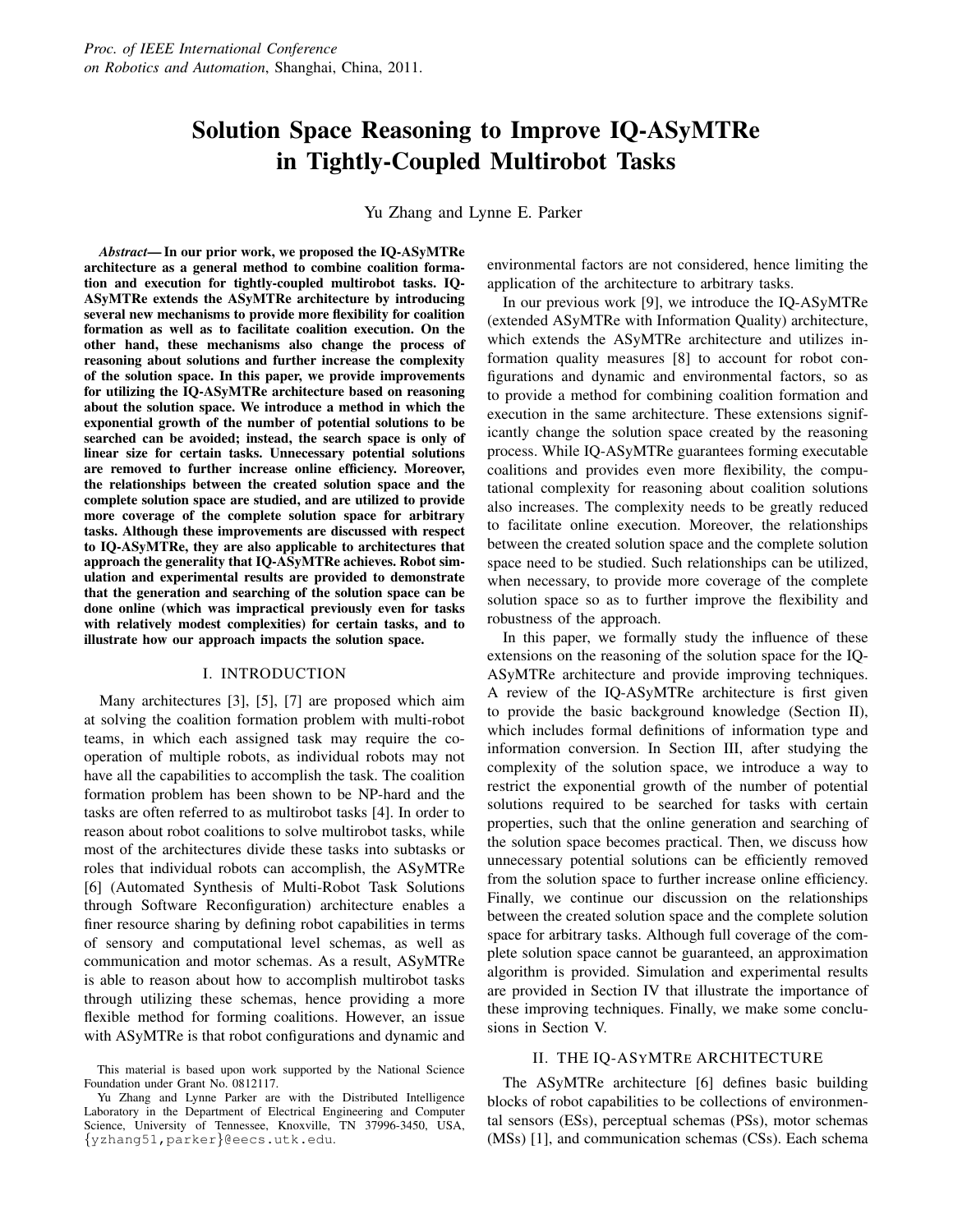can be activated when its input is satisfied and may produce certain output. To characterize the input and output, a set of information types  $F = \{F_1, F_2, ...\}$  is introduced to label them. In ASyMTRe, information types differ from data types (e.g., integers) in that they have semantic meanings (e.g., a robot's global position). Then, according to a set of rules, connections can be created among the schemas on the robots to allow information to flow through the system to activate the required motor schemas to accomplish the tasks.

However, the inconsideration of robot configurations and dynamic and environmental factors of ASyMTRe prevents its application to arbitrary tasks. First of all, as the semantic meanings of the information are not fully captured in the definition of information type, potential solutions do not always represent feasible solutions. Another problem with ASyMTRe is that information conversion is not explicitly modeled. Furthermore, dynamic and environmental influence is not considered. To address the above issues, we first introduce the extended architecture, IQ-ASyMTRe, in our previous work [9]. IQ-ASyMTRe introduces a complete definition of information type and explicitly models information conversion by using a special type of perceptual schemas. To account for dynamic and environmental influence, IQ-ASyMTRe incorporates information quality measures [8]. We provide formal definitions of the extensions of representation as follows.

## *A. Information Type and Information Instance*

The incompleteness of the definition of information type in ASyMTRe is due to the fact that the relationships between entities (which can be locations, agents or other objects that can be identified in the environment) and information are not specifically captured. Intuitively, information must be specified with a set of referents. For example, the information of  $r_A$ 's global position is meaningless without specifying  $r_A$ . IQ-ASyMTRe uses both *information type* and *information instance* for a complete specification of information. We use  $F$  to represent the information type in ASyMTRe.

*Definition 2.1: Information Type – An information type in IQ-ASyMTRe is specified by a pair, (*F*,* N*), where* N *is the number of referents that should be associated with* F*.*

In order to reason about the complete semantic meaning of information, information type alone is not sufficient.

*Definition 2.2: Information Instance – An information instance of a particular information type, (*F*,* N*), can be represented as* F(*Ref*1:<sup>N</sup> )*, where Ref*<sup>i</sup> *is used to refer to the* i*th referent for the information instance.*

Each referent,  $Ref<sub>j</sub>$ , can be instantiated to a particular entity or remain uninstantiated, waiting for a future instantiation. Fully instantiated information instances represent actual information that can be used. Partially instantiated information instances represent a class of information. For example,  $F_G(X)$  can be the global position information of any entity that  $X$  is instantiated to.

## *B. Information Conversion (Rule PS)*

The Rule PS (denoted by *RPS* henceforth) is introduced in IQ-ASyMTRe as a special type of PS to express informa-

TABLE I RPS'S USED IN OUR APPROACH

| <b>RPS</b>                                  | Description                              |
|---------------------------------------------|------------------------------------------|
| 1. $F_G(X)+F_R(Y,X) \Rightarrow F_G(Y)$     | global+relative $\Rightarrow$ global     |
| 2. $F_R(Y, X) \Rightarrow F_R(X, Y)$        | relative $\Rightarrow$ relative          |
| 3. $F_R(X,Z)+F_R(Y,Z) \Rightarrow F_R(X,Y)$ | relative+relative $\Rightarrow$ relative |
| 4. $F_G(X)+F_G(Y) \Rightarrow F_R(Y,X)$     | $global + global \Rightarrow$ relative   |

tion conversions. RPSs expressed in IQ-ASyMTRe can be specified in the Backus-Naur Form (BNF) as follows.

*Definition 2.3: Information Conversion – Information conversions in IQ-ASyMTRe express relationships between composite information instances (abbreviated as comp ins in the BNF specifications).*

The composite information instance on the right hand side can be converted from the composite information instance on the left hand side using the information conversion:

 $\langle$  *info conversion*  $\rangle ::= \langle$  *l*-comp *ins*  $\rangle \Rightarrow \langle$  *r*-comp *ins*  $\rangle$ 

The BNF of a composite information instance is given as follows, in which *info ins* is an abbreviation for *information instance*. Information instances are combined into composite information instances using the operators {*iAND*, *iOR*}, which have similar meanings as the *AND* and *OR* operators in propositional logic. Since *iOR* operators on the right hand side are not well defined, the definition for the two are different:

$$
\langle l\text{-}comp \text{ ins } \rangle ::= \langle l\text{-}comp \text{ ins } \rangle \text{ iAND} \langle l\text{-}comp \text{ ins } \rangle)
$$
\n
$$
| \langle l\text{-}comp \text{ ins } \rangle \text{ iOR} \langle l\text{-}comp \text{ ins } \rangle)
$$
\n
$$
| \langle \text{ info \text{ ins } } \rangle
$$

$$
\langle r\text{-}comp \text{ ins } \rangle ::= \langle \langle r\text{-}comp \text{ ins } \rangle \text{ iAND} \langle r\text{-}comp \text{ ins } \rangle)
$$

$$
|< \text{info \text{ ins }}
$$

For the following discussions, we denote the *iAND* operator by  $+$ , for conciseness. Table I shows some basic RPSs. The conversions are general since the referents can be instantiated to different entities. However, constraints exist such that the same referent labels must be instantiated to the same entities.

# *C. Solution Space and Potential Solutions*

Note that both the ASyMTRe and IQ-ASyMTRe are inspired by the information invariants theory [2]. Hence, we can consider schemas as *components*. The solution reasoning process then is to check how these *components* can be *permuted* in various situations (e.g., with different robot *configurations*) to build *sensori-computational systems* providing the same functionalities. These systems are hence *equivalent* for the current task. Based on this understanding, potential solutions represent ways to connect these *components* within the systems. The difference, though, is that the reasoning process of ASyMTRe and IQ-ASyMTRe is concentrated on the semantic meanings extracted from the input and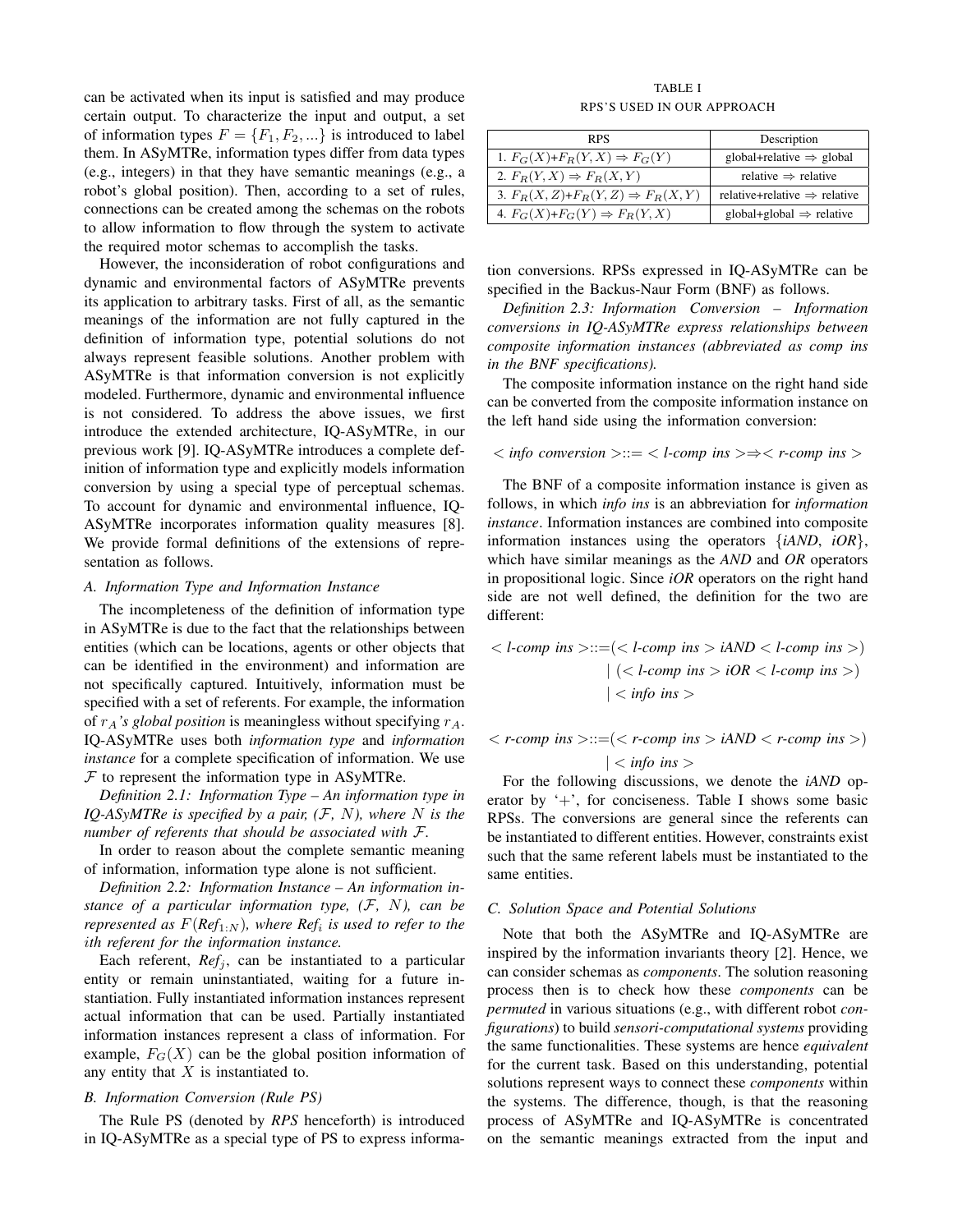

Fig. 1. (a) The graphical representation of a solution space for a robot to obtain its global position with only a camera sensor. The referent *local* refers to the robot itself. The solution space encodes two potential solutions. One is to have another robot send over its global position (CS:  $F_G(X) \Rightarrow F_G(X)$ ) and use the camera sensor to sense the relative position of the robot to itself (PS: Camera  $\Rightarrow$   $F_R(X, local)$ ). An RPS (PS:  $F_R(Y, X) \Rightarrow F_R(X, Y)$ ) is used to convert  $F_R(X, R_1)$  to  $F_R(R_1, X)$ . The other solution (*tOR*) is to have both information instances (CS:  $F_G(X) \Rightarrow F_G(X)$  and CS:  $F_R(R_1, X) \Rightarrow F_R(R_1, X)$  sent over by another robot.

output of *components* and hence avoids much mathematical complexity.

A solution space encodes all potential solutions for retrieving certain information instances needed to solve a given multirobot task. In order to create the solution space, the IQ-ASyMTRe reasoning algorithm checks all schemas that can output the input information instances to activate the required motor schema. The algorithm then checks recursively for the inputs of those schemas. Figure 1(a) shows a solution space for retrieving the global position information for a motor schema. The *tOR* node is introduced to manage multiple options of connection. In order to simplify the solution space, additional constraints for schema connections are introduced in IQ-ASyMTRe. (For details, see [9].) After the solution space is created, potential solutions can be extracted from the solution space by making decisions on which schema node to use at each *tOR* node (the rest of the nodes are trimmed), as the extraction proceeds from the root to the leaves.

# III. IMPROVEMENTS FOR IQ-ASYMTRE

In the previous section, we have provided some basic knowledge of IQ-ASyMTRe and discussed how solution space is created. Next, starting with analyzing the solution space, we discuss issues with IQ-ASyMTRe and provide improving techniques.

# *A. Complexity of the Solution Space*

As we can see from the previous section, the solution space is created based on the required input information instances for the motor schemas. For multi-robot systems, the size of the complete solution space is clearly exponential. In this respect, IQ-ASyMTRe aims to reduce the size of the solution space by allowing uninstantiated referents and restricting schema connections. We first analyze their impact on the solution spaces with a single required input information instance about which to reason. Figure 1(a) gives an example of such a solution space. The following notations are defined for the complexity analysis:

- $N_c$ : the maximum number of information conversions producing the same information type.
- $N_t$ : the number of information types related to (i.e., through RPSs) the information instance to be reasoned.
- $N_r$ : the maximum number of referents associated with information instances for all related information types.

Since the maximum length of any reasoning path, subject to all constraints imposed in IQ-ASyMTRe, is  $O(N_t 2^{N_r})$ , the number of all distinct reasoning paths is then  $O(N_c^{N_t 2^{N_r}})$ . Since all reasoning paths are distinct in IQ-ASyMTRe according to the reasoning process, the worst case complexity of both time and space for the solution space is  $O(N_t 2^{N_r} N_c^{N_t 2^{N_r}})$ . Notice that all notations in this complexity analysis (i.e.,  $N_c$ ,  $N_t$ ,  $N_r$ ) represent constants with respect to certain problem domains and are independent of variables such as the number of robots. Hence, the complexity of the solution space for reasoning about a single information instance is constant given the problem domain, as is the number of potential solutions in the solution space.

Now, let us extend the discussions to the more complex cases and suppose that the number of required information instances for activating a desired motor schema is  $N_i$ . Although the space and time complexity for the creation of the solution space is linear with respect to  $N_i$ , the number of potential solutions grows exponentially. Fortunately, very much like the fact that independencies among random variables can restrict the exponential growth of the joint probability table, we can define similar *independence* relationships between information instances to address this problem.

*Definition 3.1: Independence of Information Instance – An information instance is independent of another if there are no uninstantiated referents labeled the same in both information instances (such referents are required to be instantiated to the same entity in IQ-ASyMTRe).*

In other words, an information instance is independent of another if there are no constraints for referent instantiation between the two, since then the two information instances can be reasoned about separately without interfering with each other. The notion of independence of information instance can be easily extended to sets of information instances, such that the independence relationships divide the information instances into mutually independent sets and the number of potential solutions that must be searched can be significantly reduced. If the maximum number of information instances in any of these mutually independent sets is H (in the worst case, however, H could be  $N_i$ ), instead of having an exponential search space of  $O(exp(N_i))$ , the search space grows exponentially with  $H$  and linearly with  $N_i$  (i.e.,  $O(N_i exp(H))$ ), since the solution space for each independent set can be searched independently. This reduction of search space from exponential to linear growth makes the online searching of the solution space practical. For example, for the set  $\{F_R(box, robot), F_R(goa, robot)\}$ , as there are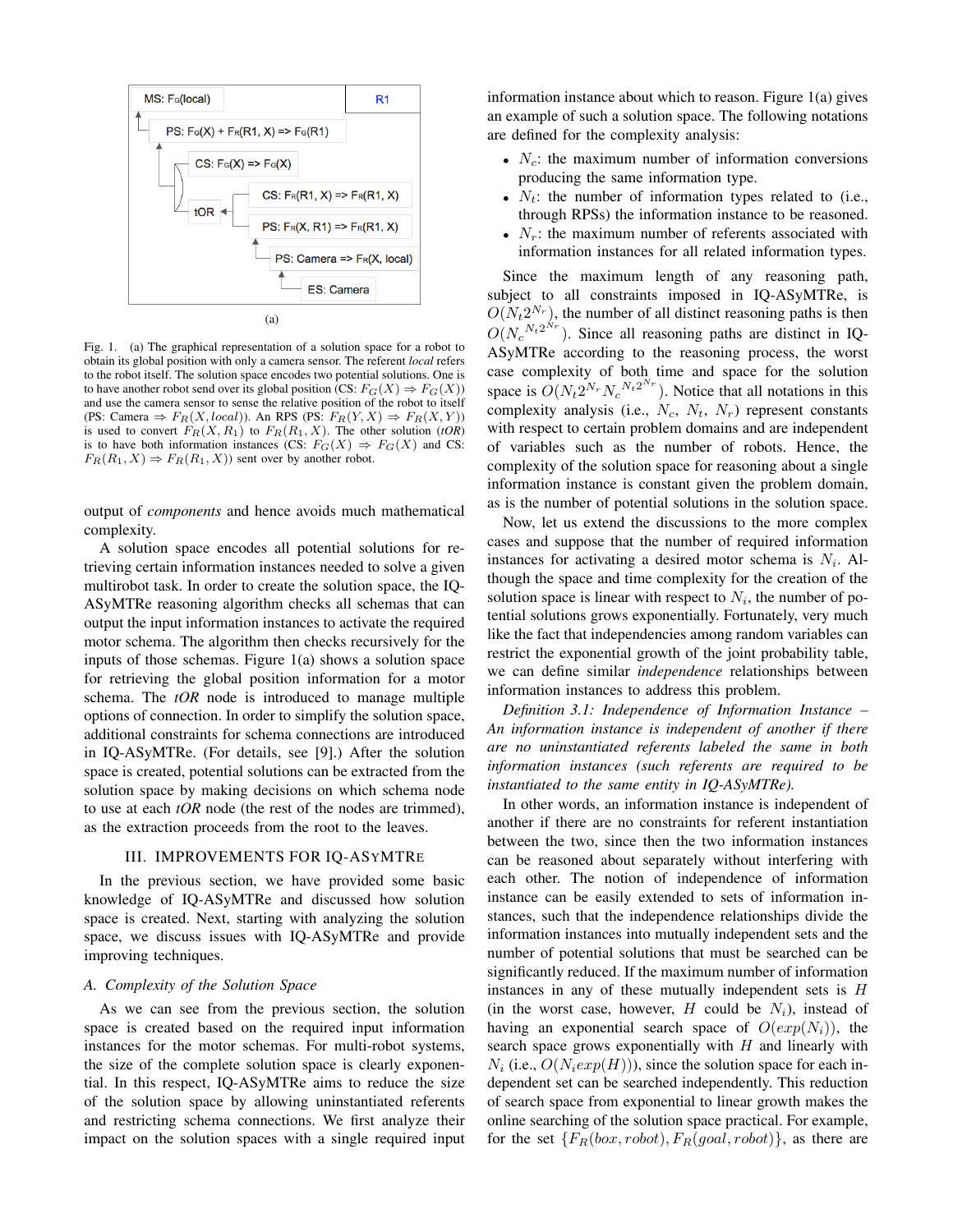no uninstantiated referents, the independence relationship trivially holds. Hence, the set can be divided into two independent sets and each set contains one of the information instances. To obtain the potential solution to retrieve the two information instances, we can independently search through the solution space for each and simply combine the chosen solutions for both as the final potential solution. On the other hand,  $\{F_R(box, X), F_R(goa, X)\}$  cannot be divided and every possible combination of potential solutions (hence exponential) from the solution spaces for retrieving each information instance must be searched to cover the original solution space, as one can influence the other through the referent of  $X$  (i.e.,  $X$  must be instantiated to the same entity).

# *B. Semantic Reasoning*

The previous section discussed the independence relationships between the information instances to reduce the search space. For further improvements, we begin by studying the semantics expressed using information instances in this section. This serves as the basis for our discussions in the following sections. First of all, we notice that in IQ-ASyMTRe, information instances of different types express disjoint semantic meanings, as the semantic meanings of different information types are naturally separated.

*Lemma 3.1: Given that information instances of different types have disjoint semantic meanings, the semantic meaning related to any information requirement (i.e., specifying the required input information instances for a particular MS) can be expressed using only the logic operators (AND, OR).*

*Proof:* Given the fact the information requirement conveys admittance rather than denial, the *NOT* operator would naturally be absent. As a result, we can represent the semantic meaning for any information requirement with the following process using only (*AND*, *OR*). The process starts by listing the maximum required number of information instances of the same type for all relevant information types (with all referent uninstantiated), connected using *AND*. Then for each possible way to fully instantiate these information instances (using different entities), we check to see if the set of information instances satisfies the requirement. This makes sure that all possible input information that may potentially satisfy the requirement would be checked. Finally, we simply need to use *OR* to connect all sets of information instances that satisfy the requirement. We call this constructed form as the *perfect-instantiated* form. Clearly, it is also in a disjunctive normal form.

However, expressing any semantic meaning using the perfect-instantiated form may lead to very large representations, due to the size of the entity set. (For generality, sometimes we may want to assume that the entity set is countably infinite.) The fact that IQ-ASyMTRe allows the referents of information instances to be uninstantiated provides a more concise way to express the semantic meanings. For example,  $F_G(X)$  represents the semantic meaning of the global position information of any entity. In cases we need to exclude specific entities from the uninstantiated referents, they can be considered as exceptions in a final validity check.

*Lemma 3.2: The semantic meaning related to any information requirement can be expressed by IQ-ASyMTRe exactly. Furthermore, assuming that the entity set is countably infinite and the information requirement has a finite representation, the finite set of information instances required for the exact expression is always the same.*

*Proof:* The proof is a constructive one. Once we obtain the perfect-instantiated form (which is unique by construction) for the information requirement, we simply combine the conjunctive clauses (including single information instances) that can be combined using uninstantiated referents (assuming that we can check whether the entire entity set is covered or not). The combined conjunctive clauses join the combination processes immediately. When there are no more distinct combinations possible, the process terminates and we simply remove any conjunctive clauses that have been combined at least once in the combination processes. Note that the same conjunctive clauses can be used multiple times. Finally, we can simplify each conjunctive clause to remove information instances that have no instantiated referents and no referent instantiation constraints (i.e., such information instances would not be informative). As the process performs all possible distinct combinations, the result must be the most concise representation and hence the representation must be finite. Note that at any state prior to the termination, the representation would be infinite if the entity set is countably infinite. Furthermore, as the process only terminates when there are no more distinct combinations, and as the perfectinstantiated form is unique, the final set of information instances must also be unique. Hence, the conclusion holds.

One important note is that the representation of any information requirement in IQ-ASyMTRe, created from the process above, is still in a disjunctive normal form. Hence, each conjunctive clause independently represents a sufficient condition for a solution.

 $\blacksquare$ 

#### *C. Removing Unnecessary Solutions*

In this section, we introduce *information instance set* and *information source set*, which can represent the conjunctive clauses in the previous section and are used in our discussion on how online efficiency can be further improved.

*Definition 3.2: Information Instance Set – An information instance set (IIS) is a set of information instances, and can be represented as*  $\{F_1, F_2, F_3, ...\}$ *, in which each*  $F_i$  *represents an information instance (for conciseness, associated referents are not shown). All information instances within the set are assumed to be connected using the AND operator.*

*Definition 3.3: Information Source Set – An information source set (ISS) is an IIS which also shows the sources of the information instances. An ISS can be represented*  $as \{ES_1: F_1, ES_2: F_2, ..., CS: F_{M+1}, CS: F_{M+2}, ...\}$ *.*  $F_{[1:M]}$ *represents information instances that must be retrieved using local sensors and* F[M+1:...] *represents information instances that must be communicated.*

In the following discussions, we require the IISs and ISSs to only include distinct information instances. Note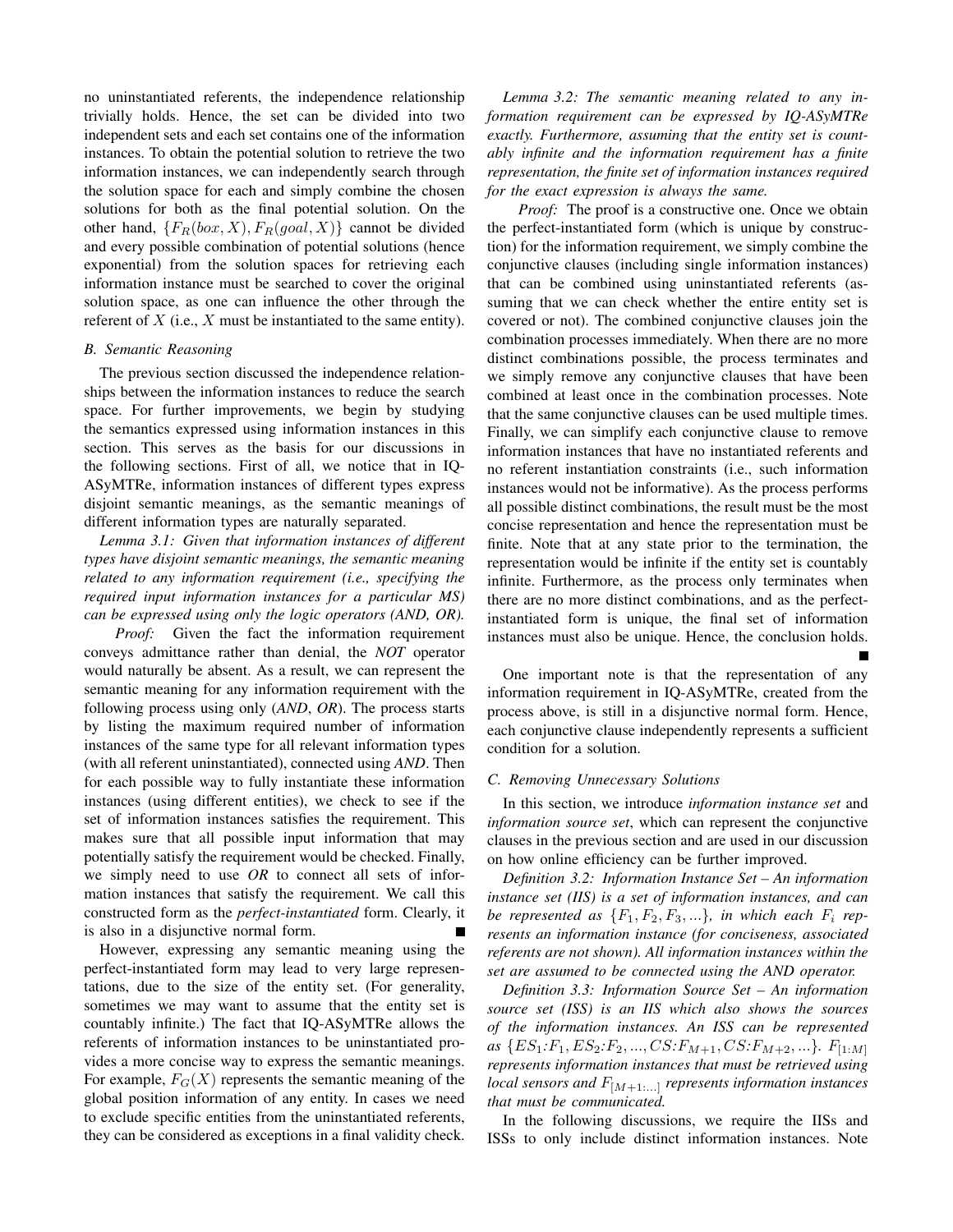that the independencies of information instances serve to reduce the search space without changing the number of solutions encoded in the solution space. To further improve the online efficiency, we notice that another issue with the IQ-ASyMTRe solution space is the inclusion of unnecessary potential solutions. To remove them, it is not difficult to see that the leaf nodes (i.e., nodes at the farthest end from the MS) of any potential solution necessarily comprise an ISS, as the ultimate information source can only be an ES or CS. Furthermore, each ISS fully describes the interactions with other entities through specifying the information instances to be communicated. Hence, potential solutions with the exact same ISS are equivalent for task solving, although they may have different local schema connections. Hence, each distinct ISS describes a set of potential solutions and all but one can be removed from the solution space without losing solutions.

Unnecessary potential solutions can also be introduced by specific information conversions (e.g., the 2nd RPS in Table I) which only switch the ordering of the referents; on the other hand, these information conversions are necessary for more flexibility. Another note is that referent instantiation constraints are also important to determine whether a solution is necessary or not. For example, one of the potential solutions of  $\{CS: F_G(X), CS: F_R(X, local)\}$ and  $\{CS: F_G(Y), CS: F_R(local, Y)\}$  can be used to represent both, as  $X$  and  $Y$  have exactly the same referent instantiation constraint in both ISSs. Note that  $\{CS: F_G(X), CS: F_R(X, local), CS: F_R(X, box)\}$  and  $\{CS: F_G(Y), CS: F_R(Y, local), CS: F_R(X, box)\},$  on the other hand, represent different potential solutions, since they have different referent instantiation constraints.

*Lemma 3.3: For any two potential solutions, if they have the same number of distinct labels (including instantiated referents) and for all distinct labels in one, we can sequentially find a matching label not previously matched in the other with the same set of information types having the same instantiated referents and the same referent instantiation constraints, then only one of them is necessary.*

*Proof:* The proof is quite obvious since we can simply replace the labels of the uninstantiated referents in one with those of the matching uninstantiated referents in the other, respectively. The equivalence implies that if there is a solution for one, it would also be a solution for the other.  $\blacksquare$ 

The independence of information instances can also be utilized to reduce the computational cost for removing unnecessary potential solutions. Suppose that the IIS related to the information requirement for a desired motor schema has  $N_i$  information instances and can be divided into K mutually independent sets, with  $N_i^{[1:K]}$  information instances, respectively. The maximum number of information instances in any of these sets then is  $H = Max(N_i^{[1:K]})$ . Suppose that the numbers of potential solutions (i.e., size of the solution space) for retrieving these sets are  $R_{[1:K]}$ respectively. The computational cost for removing unnecessary solutions would be  $O(\Sigma_j R_j^2) = O(N_i exp(H)^2)$ (i.e., every unchecked potential solution is to be compared with the ones that have already been checked for necessity, hence the squared term) according to our discussion in the previous section, while the computational cost without taking advantage of the independencies would be  $O(\Pi_j R_j^2)$  =  $O(exp(H)^{2N_i})$ . In the experimental section, we show the practical computational savings achieved using this approach.

## *D. Towards More Complete Solution Spaces*

As we have seen previously, for IQ-ASyMTRe to accomplish a task, the desired MSs require certain input information instances to be satisfied in order to be activated. The input information associated with the MSs can significantly influence the task execution. For one particular MS, there may be several possible options for the input information; how to choose from them so that the created solution space is more complete remains an issue. For example, one possible set of input information instances for the *go-to-goal* MS is  $\{F_G(robot), F_G(goal)\}\)$ . Another possible set of input information instances, if we have an overhead camera system, is  ${F_R(X, robot), F_R(X, goal)}$ (i.e., we can use any camera  $X$ ). As another example, for the *push-box* MS, one possible set of input information instances is  ${F_G(robot), F_G(goal), F_G(box)}$  and another is  ${F_R(box, robot), F_R(goa, robot)}$ . How to choose the proper set of input information instances for the MSs in different situations is equivalent to the problem of generating a sufficiently complete solution space that contains the alternative solutions.

In this section, we study the relationships between IISs. A relational operator  $(\succ)$  is defined and used to describe relationships between them. By studying the relationships, we are able to answer how options of the input information should be chosen to provide the maximum flexibility. Note, however, that these options can be ambiguous to determine the information requirement. For example,  $\{F_G(r_A)\}\$ and  ${F_G(r_B)}$  can be options for  ${F_G(r_A)}$  *OR*  ${F_G(r_B)}$  or  $\{\{F_G(X)\}\}\.$  To avoid this ambiguity, we require the options of the input information to be unambiguously specified such that if an uninstantiated referent for an information instance suffices, no options should restrict the referent to be instantiated. Otherwise, even if we know from our experience that  $\{F_G(r_i), i \in [1 : Z]\}$  (for a large Z) are all sufficient, we still cannot claim that  ${F_G(X)}$  is the exact requirement.

*Definition 3.4: Reduction of IIS – For any two IISs,*  $s_1$ *is said to be reducible to*  $s_2$  *(denoted by*  $s_1 \succ s_2$ *) if the following condition is satisfied: any information instance in* s<sup>2</sup> *is present or can be converted (i.e., using information conversions)* using information instances in  $s_1$ .

*Definition 3.5: Equivalence of IIS – Two IISs*  $(s_1$  *and*  $s_2$ *) are equivalent if they satisfy the following conditions:*  $s_1$   $\succ$  $s_2$  *and*  $s_2 \succ s_1$ *.* 

For example,  ${F_G(r_A), F_R(r_B, r_A)}$  is equivalent to  ${F_G(r_A), F_G(r_B)}$  given this definition. Note that for all IISs that can be possible sets of input information instances to the desired MS, the reduction relation defines a partial ordering for the IISs. As in the examples given at the very beginning of this section, for the *push-box* MS, we have  ${F_G(robot), F_G(goal), F_G(box)}$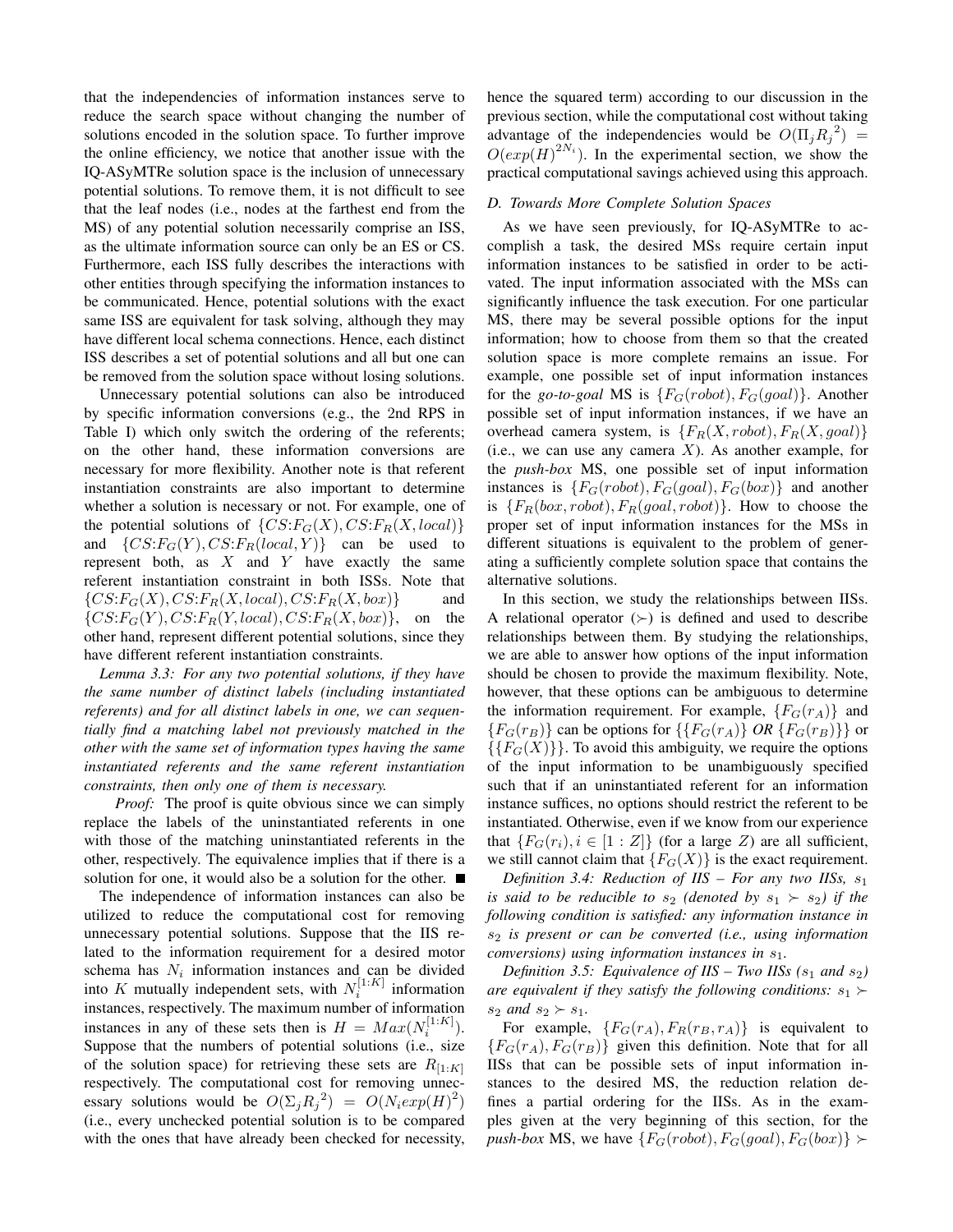${F_R(box, robot), F_R(goa, robot)}$ , since we can use the RPS of  $F_G(X) + F_G(Y) \Rightarrow F_R(Y, X)$  to do the reduction. For the *go-to-goal* MS, however, there is not a reduction relation between the two listed sets.

From Lemma 3.2, we know that any information requirement with finite representation can be specified exactly using multiple IISs connected with *OR*, represented as  $\{\cup_k \text{IIS}_k\}.$ As we have already mentioned, each IIS represents a sufficient and independent IIS for the requirement. We notice that the information requirement of the MS can be related to multiple unrelated methods which determine what information is required for the MS. For example, to accomplish a site clearing task, a robot can either clear the obstacles by itself or ask another teammate to come to the site to help. In the first situation, the robot needs to obtain site location and the relative positions of the obstacles while in the second, it only needs to know the site location and transfer it to the helper robot. Each method requires different information and represents different behaviors. The reduction relationship divides the IISs in the exact expression into groups, and every IIS is equivalent to the others within the same group. These different groups then naturally define the different methods as they represent different information requirements. In reality, different methods can be separately regarded by considering them as different MSs (i.e., *clear-self* and *clear-help*), so that each MS would correspond to only one particular method. Next, we further introduce the following definitions:

*Definition 3.6: Power Set of IIS – The power set of any IIS* s*, (denoted by* P(s)*), includes all information instances that are present in* s *and all information instances that can be converted from* s *using the information conversions. An IIS that cannot produce new information instances using information conversions is called a maximum IIS (MaxIIS).*

For example, for the *go-to-goal* MS, we have  $P({F_G(robot)}, F_G(goal)) = {F_G(robot)},$  $F_G(goal), \quad F_R(robot, goal), \quad F_R(goal, robot)\}, \quad$  and  $P({F_R(X, robot), F_R(X, goal)}) = {F_R(X, robot),$  $F_R(robot, X), F_R(X, goal), F_R(gool, X), F_R(robot, goal),$  $F_R(goal, robot)$ . Notice that the power set of any IIS is also a MaxIIS according to this definition.

*Definition 3.7: Kernel IIS – For any IIS* s*, the kernel IIS (denoted by* K(s)*), can be any subset of information instances in* P(s) *which satisfies: any information instance in* K(s) *cannot be converted from any other information instances in the*  $K(s)$  *and*  $K(s) \succ s$ *.* 

For example, for the *go-to-goal* MS, we list one possible kernel IIS:  $K({F_G(robot), F_G(goal), F_R(goal, robot}),$  $F_R(robot, goal)$  =  $\{F_G(robot), F_G(goal)\}.$ 

*Definition 3.8: Minimum IIS – For all IISs that can satisfy the information requirement of a MS, the minimum IIS (MinIIS) (denoted as*  $s_{min}$ *) is a MaxIIS which satisfies: for any IIS* s *that satisfies the information requirement of the MS, we have*  $s_{min} \subseteq P(s)$  *and*  $s_{min}$  *satisfies the requirement.* 

Now the question is whether the MinIIS for arbitrary MSs exists or not. For the purpose of practicality, we restrict our attention to MinIISs with finite representations.

*Theorem 3.4: For any MS, given that the exact informa-*

*tion requirement has a finite representation, the MinIIS with a finite representation exists and is unique.*

*Proof:* Let us first prove its uniqueness. Suppose that there are two MinIISs for a MS, denoted by  $s_1$  and  $s_2$ . From the definition, we can easily conclude that  $s_1 \subseteq P(s_2)$  and  $s_2 \subseteq P(s_1)$ . As both are also MaxIISs, we have  $s_1 \equiv s_2$ .

From Lemma 3.2, we know that a unique set of information instances can be used to express the information requirement of a MS exactly. It follows that the IIS created (denoted by s ∗ ) by connecting this unique set using *AND* is the MinIIS for the MS. First of all,  $s^*$  clearly satisfies the information requirement and  $s^*$  must be a MaxIIS or otherwise it would not be unique. Furthermore, according to our previous dicussions, we can conclude that all IISs for expressing the information requirement are equivalent in the exact expression. Hence, they must also be equivalent to  $s^*$ . Moreover, since the exact expression encodes all possible solutions, any IIS s satisfying the information requirement must be able to reduce to one of the IISs in the exact expression. Hence we have  $s^* \subseteq P(s)$  and  $s^*$  is the MinIIS.

*Corollary 3.5: Expressing the information requirement using any kernel set of the MinIIS maximizes the number of distinct potential solutions.*

*Proof:* First, it is easy to see that any kernel IISs of the MinIIS are equivalent. Hence, any input information that satisfies one would also satisfy the others. Furthermore, for any IIS s satisfying the information requirement, according to Theorem 3.4, we have  $\tilde{s} \subseteq P(s)$  ( $\tilde{s}$  is any kernel IIS of the MinIIS). Hence, any input information that satisfies  $s$  also would satisfy  $\tilde{s}$ . Hence, the number of potential solutions with  $\tilde{s}$  cannot be less than any IIS for the MS.

Now we know that expressing the information requirement using any kernel set of the MinIIS is the best choice, but how do we find the MinIIS? For simple cases, the MinIIS is obvious to determine. However, for more complex cases, it is not so obvious. Although it is not difficult to prove that finding the MinIIS using known options of the input information that satisfy the information requirement is impossible (i.e., when the same information instance is arbitrarily added to all known options but not used, there is no way to identify that the unused information instance should not be in the MinIIS). However, if we know multiple options of the input information that satisfy a MS, we can approximate the MinIIS, using Algorithm 1.

| <b>Algorithm 1</b> Approx. the $MinIIS$ using known options |
|-------------------------------------------------------------|
| for all $IIS_i \in$ known options do                        |
| Compute $S_i = P(IIS_i)$ .                                  |
| end for                                                     |
| <b>return</b> $S = \bigcap_i (S_i)$ .                       |

For the *go-to-goal* MS, the algorithm would output  ${F_R(goal, robot), F_R(robot, goal)}.$  Interestingly, without any knowledge of the MinIIS for the MS, the algorithm actually outputs the MinIIS (though the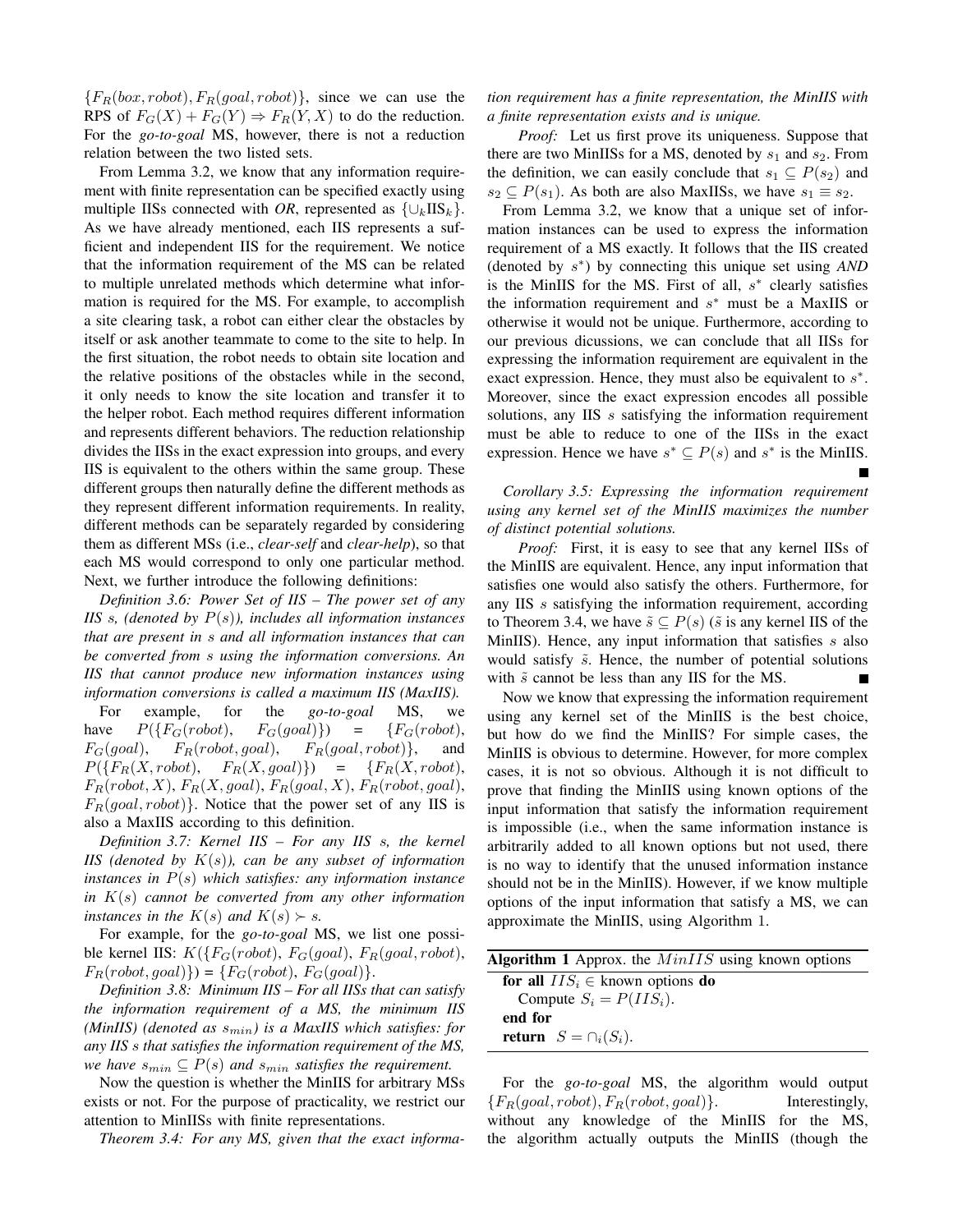TABLE II SOLUTIONS WITH THE FIRST THREE RPS'S IN TABLE I

| 1. Laser: $F_G (local)$                                 |
|---------------------------------------------------------|
| 2. Fiducial: $F_R(X, local)$ , CS: $F_G(X)$             |
| 3. $CS: F_G(X)$ , $CS: F_R(local, X)$                   |
| 4. $CS: F_G(X)$ , $CS: F_R(X, local)$                   |
| 5. $CS: F_G(X)$ , $CS: F_R(local, X)$                   |
| 6. CS: $F_G(X)$ , CS: $F_R(local, Y)$ , CS: $F_R(X, Y)$ |
| 7. $CS: F_G(X)$ , $CS: F_R(X, Y)$ , $CS: F_R(local, Y)$ |

system cannot determine whether it is the MinIIS) in this case. For the *push-box* MS, after applying the algorithm, we can obtain the approximated MinIIS,  ${F_R(r_A, box), F_R(box, r_A), F_R(r_A, goal), F_R(goa, r_A),}$ 

 $F_R(box, goal), F_R(goa, box)$ . In this case, it is also the MinIIS for the MS. Actually for the *push-box* MS, one of the inputs itself is a kernel IIS of the MinIIS.

## IV. SIMULATION & EXPERIMENTAL RESULTS

We demonstrate the importance of our approach for creating complete solution spaces that are efficiently searchable by applying it to several applications in simulation and with physical robots.

## *A. Simulations*

First, we show how the removal of unnecessary potential solutions can improve the online performance. For a simple demonstration, we first compare the potential solutions for the *go-to-goal* MS in the robot navigation task as presented in [9] using only the first three RPSs in Table I. In this task, the robot is assumed to know the global goal position and have a laser sensor for localization and a fiducial sensor for sensing its relative positions to other entities. The result is shown in Table II, in which the potential solutions shown in red are unnecessary potential solutions that are removed based on our approach. For this simple case, to find solution 6 after the removal, the reasoning process needs to process only 4 solutions instead of 6 each time it is triggered online.

Let us now look at more complicated situations. We first study the influence of the number of RPSs on the solution space. For this reason, we add in another new RPS (i.e., which increases  $N_c$ ) as shown in Table I (the 4th RPS). As more information conversions allow more flexibility, the number of potential solutions would also increase. Another influential factor is the number of required information instances for the task. Table III provides the number of potential solutions (PoSs) before and after removal for various configurations for MSs in different tasks.

In Table IV, we compare the solution spaces for choosing different sets of inputs for different MSs. All information conversions in Table I are used. We can clearly see the effects of choosing the kernel IIS of the MinIIS on the solution spaces: more potential solutions are encoded such that the solution spaces for satisfying the MSs are more complete. Furthermore, it is clear that the number of potential solutions grows exponentially with the number of

TABLE III INFLUENTIAL FACTORS FOR THE SOLUTION SPACE

| Go-to-goal: RPSs Used                    | $#$ PoSs | After rem. |
|------------------------------------------|----------|------------|
| $F_G(local): 1 - 3$                      |          | 4          |
| $F_G(local) : 1 - 4$                     | 9        | 5          |
| $F_G(local), F_G(goal): 1 - 3$           | 14       | 8          |
| $F_G(local), F_G(goal): 1 - 4$           | 18       | 10         |
| Push-box: RPSs Used                      |          |            |
| $F_G(local), F_G(box): 1 - 3$            | 14       | 8          |
| $F_G(local), F_G(box): 1 - 4$            | 18       | 10         |
| $F_G(local), F_G(box), F_G(goal): 1 - 3$ | 28       | 16         |
| $F_G(local), F_G(box), F_G(goal): 1 - 4$ | 36       | 20         |

TABLE IV MINIIS AND INDEPENDENCE OF INFORMATION INSTANCE

| Go-to-goal                         | # PoSs | After rem. | Use Ind. |
|------------------------------------|--------|------------|----------|
| $F_G(local), F_G(goal)$            | 18     | 10         |          |
| $F_R(qoal, local)$                 | 31     | 15         | 15       |
| Push-box                           |        |            |          |
| $F_G(local), F_G(box), F_G(qoal)$  | 36     | 20         | q        |
| $F_R(box, local), F_R(goa, local)$ | 961    | 185        | 30       |
| Time for a full search (s)         | 15.1   | 2 Q        | വ ധ      |

the required input information instances to be reasoned. Without taking advantage of the independence of information instances, even after the removal of unnecessary solutions, a significant number of potential solutions would still have to be searched. If we take advantage of the information independence, the number of potential solutions required to be searched can be greatly reduced. This effect can be seen from the last row of Table IV, which also shows the time for a full search of the potential solutions for the *push-box* MS. Information independence can also be used to reduce the computational cost for removing unnecessary solutions from the solution space. In our simulations, the time to reduce the number of potential solutions from 961 to 185 (Table IV) is approximately 14.8s, while the time to reduce from 961 to 30 solutions is merely 0.02s (not the search time reported in Table IV) when taking advantage of the information independence. All times are wall-clock times and the computation is based on a 2.4GHz Core 2 Duo laptop with 2GB memory. We can see that the coupling of the two approaches can work together to achieve a much more manageable search space for certain tasks.

## *B. Physical Robot Experiments*

For the physical robot experiments, we create several scenarios for the cooperative robot box pushing task to show how the MinIIS can benefit task execution in different situations. For this set of experiments, we choose two sets of inputs of the *go-to-goal* MS for comparison. The first set is chosen arbitrarily as  $\{F_G(local), F_R(box, local), F_G(goad)\}\$  (we replace  $F_G(box)$  with  $F_R(box, local)$  because the latter is easier to obtain using laser scan matching); the second set is an kernel